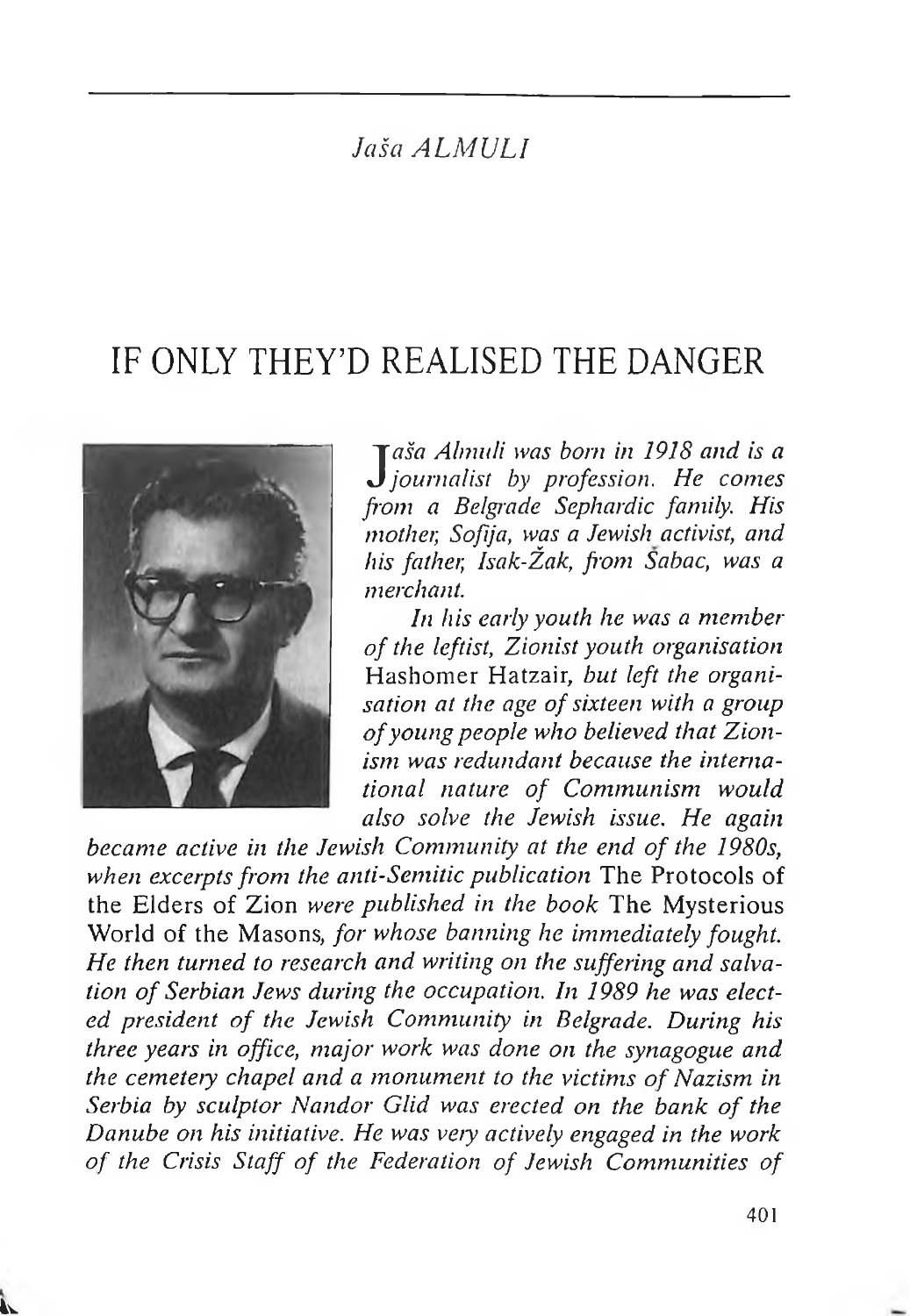*Yugoslavia. Reserves offood and drugs were established several months before the outbreak of civil war in Yugoslavia. In the early spring of 1992, about four hundred Jews were evacuated from Sarajevo to Belgrade.*

*In the 1990s, Jaša Almuli focused on creating documentation on the Holocaust. He interviewed about 170 surviving Jews in Yugoslavia and Greece, recording their testimonies on videotape for the Fortunoff Video Archive of the Yale University Library and for the American memorial Holocaust museum in Washington.*

*He worked as a journalistfor* Tanjug *and* Borba *and was a correspondent in Rio de Janeiro and Washington.*

*The testimony which follows was written by Almuli in the early summer of 2002 using, in some passages, the testimony he gave for the Fortunoff Video Archive at the beginning ofthe 1990s.*

# JOURNEY TO THE COAST

I left Belgrade on April 6, 1941, at about noon, after the first major wave and second minor wave of German bombing had stopped. The beginning of the attack had found me on Sunday, April 6, at seven in the morning with my friends in Krunska Street (known from after the war until recently as Prolaterskih Brigada Street). There we were awaiting the beginning of a rally called urgently by the Communist Party over the pact of friendship between Yugoslavia and the USSR which had been signed in Moscow the previous evening. Now, instead of joy and hope, bombs were falling on us. For the first time ever we felt the horror of being unprotected during an air raid. As soon as it quietened down I hurried home with my university friend Feliks Gorski, a Sarajevo Jew. There I met my sister, Šeka, and my aunts' sons, Žaklen Ruso and Mirko Davičo, who lived in the same building.

We packed a few necessities in rucksacks and hurried through the streets full of rubble and corpses to get out of the city. We headed for Dalmatia, knowing that the Allied forces were in that direction and that the Germans would not immediately go there. There were six of us in the group because, near Senjak, we stopped to pick up Feliks' girlfriend, Dada Konstantinović, also a technology student, a Serb from Sarajevo who was later killed tragically in Belgrade during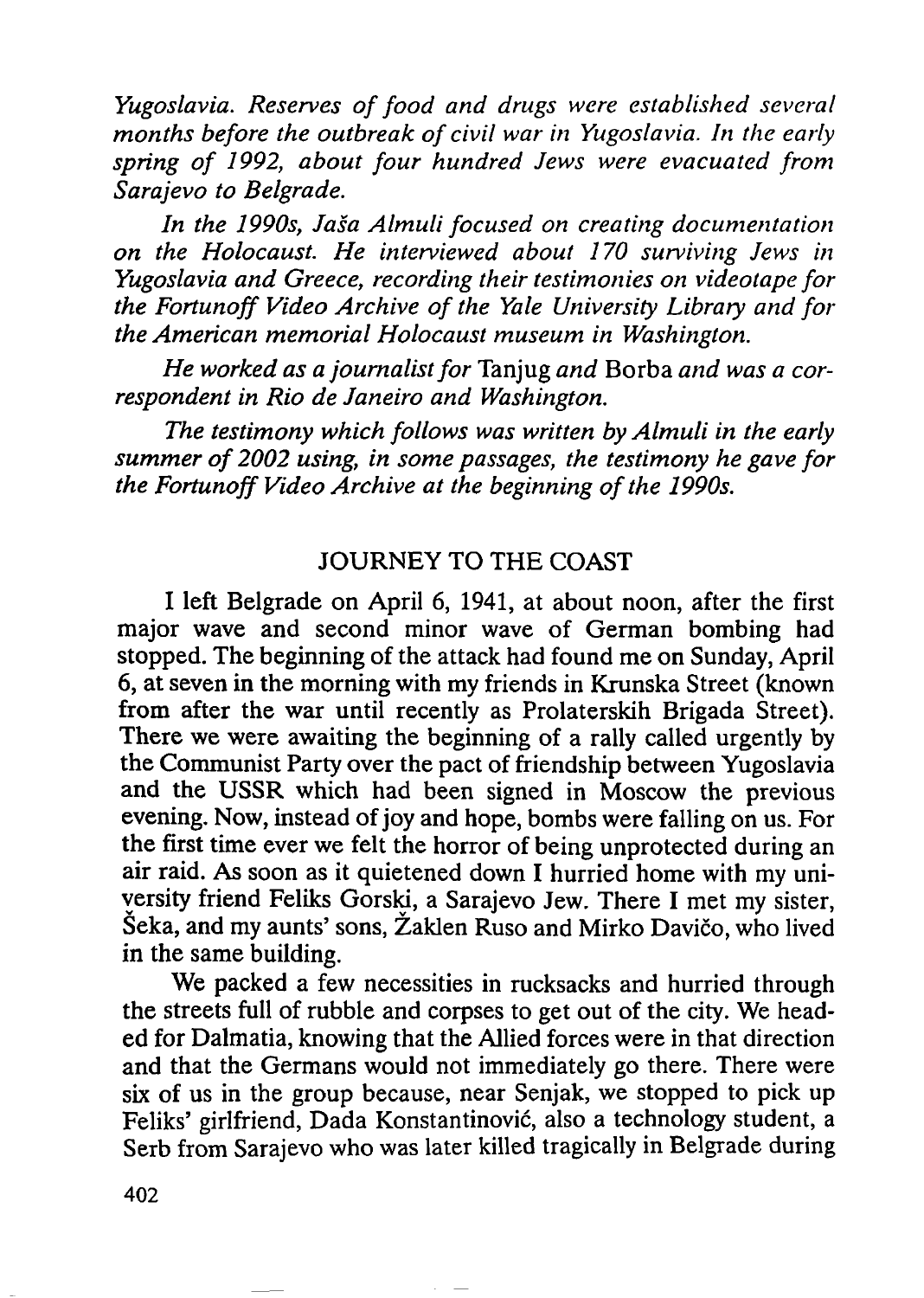the occupation. None of the six of us even thought about returning to Belgrade until the bombing was over. We travelled through Ostružnica from where, with great sorrow, we saw the burning sky above the city, and then continued via Ub, Valjevo, Zvornik and Sarajevo towards the coast.

We travelled almost six hundred kilometres without catching a train. Twice, once in Hercegovina and once just before we reached the coast, we were given a ride in army trucks. Mostly we walked, although now and then we ran into some horses and used them to carry our belongings. We took a break in Sarajevo. Dada took us to her house. We were at her place in Marin Dvor when they bombed Sarajevo. Sarajevo was not bombed as heavily as Belgrade but, because we were going through it all for the second time, it seemed even worse to us.



*Sofija Almuli with herfamily: Zlata Almuli, Ela Almuli Flajšman, Fesna Korać, Šeka Almuli Korać, Žarko Korać, Jaša Almuli (from left, standing), Zarko Almuli (sitting), Sofija Almuli, Zoran J. Almuli*

In Sarajevo we turned a deaf ear to Betika Romano's call for all Party members passing through to stay in the city. We didn't want to be there when the Germans arrived. After Sarajevo we ran into a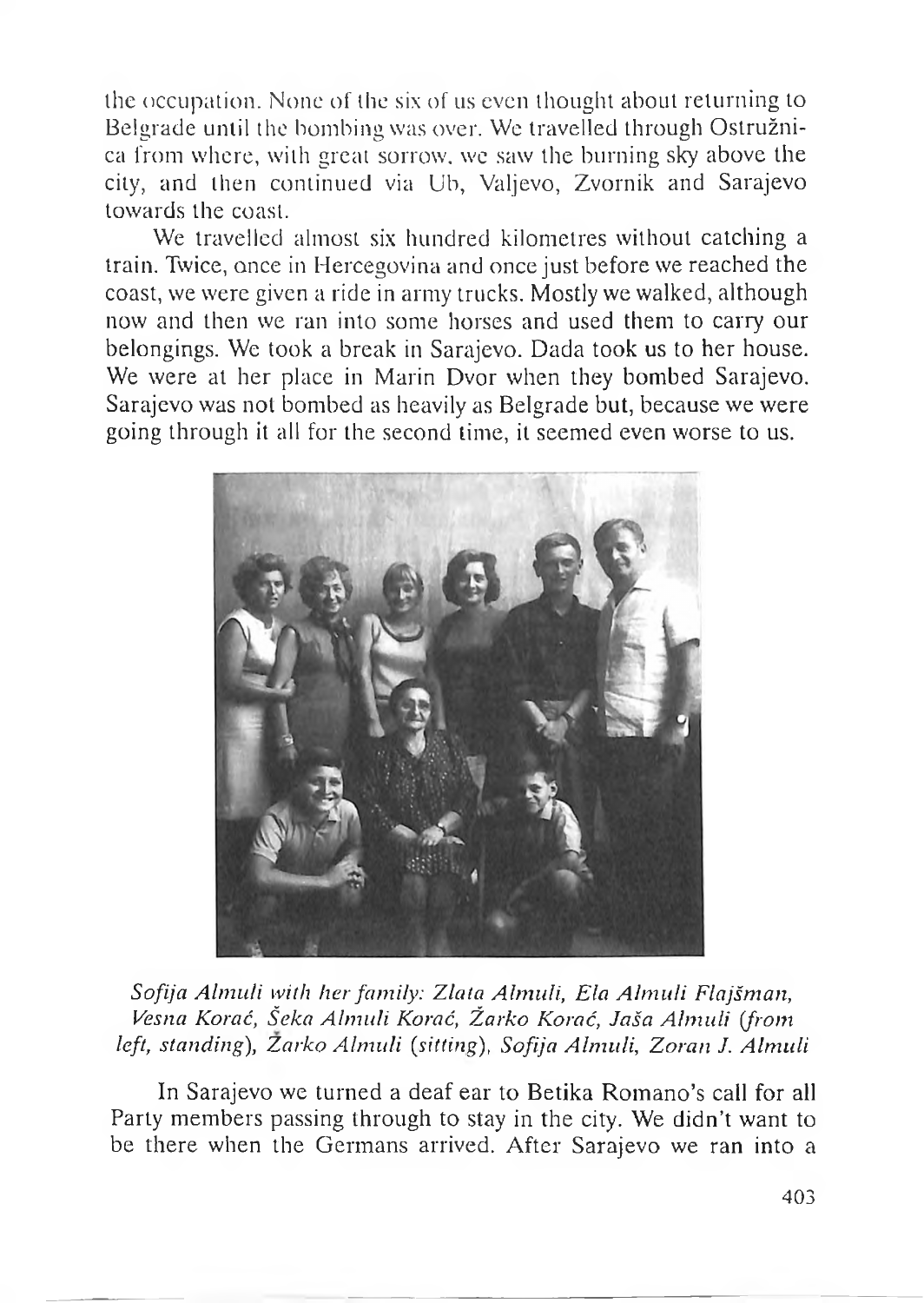writer and Communist, Radovan Zogović, and his friend, Vera, who joined us. Ten days after we left Belgrade we arrived in the Bay of Kotor. In this bay, in a place called Prčanj, the Jewish Women's Society in Belgrade had a summer resort called Karmel, where many underprivileged children from Belgrade and Bitolj had free summer holidays. For years my mother, Sofija, was the administrative secretary and the vice-president of the society and was already in the home in Prčanj when we arrived. She had left Belgrade a few days before the German attack, with my elder sister Ela and my sister-in-law, Mara Blasbalg from Vienna, who had been rescued from a Šabac camp thanks to her marriage to my brother Mončelo. My mother's two sisters and their families had also left Belgrade before the attack.

## DRAMA AT THE TRAIN

The departure from Belgrade hadn't been without drama. This was something that we began discussing in our house immediately after March 27, because it was obvious to us that the Germans would attack. It was understood that my sister and I must stay in the city to be available to the Party, as members. The discussion was about the departure of my mother and my elder sister and sister-in-law. Ela wasn't a member of the Party but she was an intellectual, and worked for the leftist paper *Woman Today.* She was wounded at a demonstration in Valjevo where she worked as a teacher of French and she didn't want to become a refugee now. My mother, on the other hand, didn't want to leave without at least one of her children, but my elder brother Mončelo, already in the uniform of a reserve cavalry lieutenant, insisted that the three of them go. It took quite a lot of persuasion but eventually he managed to take them to the railway station where, outside the wagon door, there was new hesitation, new resistance. Ela again refused to leave and my mother followed suit until my brother, desperate and determined, at one point drew his officer's revolver from its holster. He didn't point it at them but, having seen it they were dumbstruck and climbed into the wagon. My aunts, Rea Talvi and Sara Ruso, also left with their husband at about the same time and they all met up in Dubrovnik where there were a few more families from Belgrade. Among the others were the family of Enriko Josif, whose mother was also forced to produce her little lady's revolver and tell her sons she would kill herself if they refused to go with her. The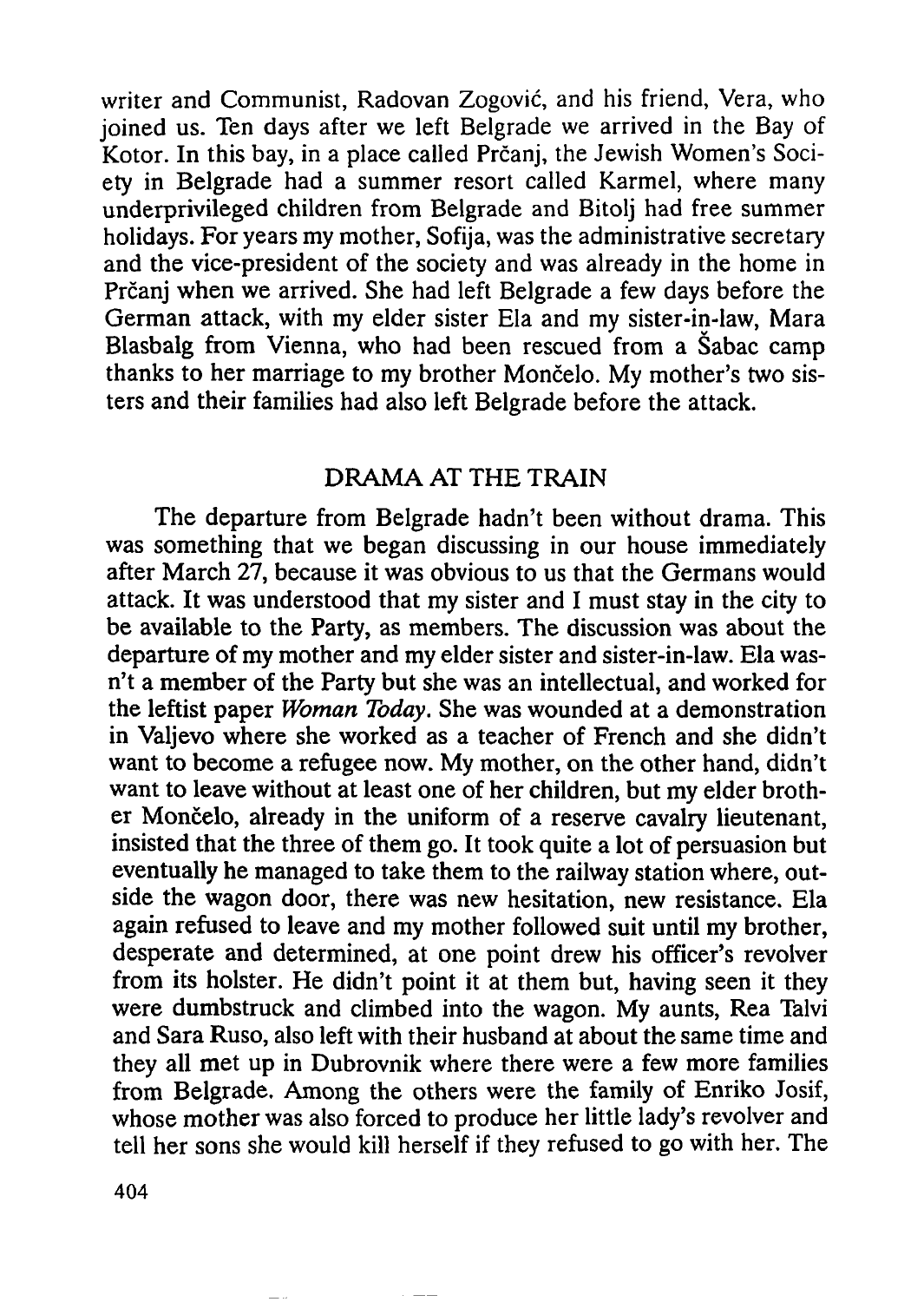family of Dr Margulis, who had a prosperous private medical practice, had left Belgrade earlier. They were advised to do this by Egon, a German military spy, who later became the master of life and death for Jews in Tašmajdan. At the time he was claiming to be an anti-Nazi refugee and was studying medicine with Margulis' sons, who later became doctors in America.

There were a lot few Belgrade Jews who were wealthy enough to have left Belgrade, even Serbia, and avoid the Germans if they had been fully aware of the danger they were in. We were a politicised and well-informed family, unlike many others. My mother's uncle, a paediatrician who had graduated in Vienna, said when his nieces asked him to join them "The Germans can't be that bad; I know them, they're civilised people."

There were other examples which also testify that full awareness of the danger was often the decisive element rather than someone's material situation. The family of Matilda Baruh, whose elder son was fighting in Spain, fled Dorćol almost without a single dinar in their pockets and went to Đeram to hide under false names, while the wealthy family of Boža Rafajlović did quite the opposite. Keen to join the army, Boža got as far as Boka and then returned to Belgrade with fake Italian passes to get his two sisters out, but returned alone after his father, a merchant, refused to let them go, saying "Well, they're not going to kill all of us!" It wasn't easy for Belgrade Jews to foresee what was about to happen to them. The German activities still unknown in this country at the time had been introduced to Europe virtually only in the remote conquered areas of Ukraine and Russia.

Belgrade was the first city in Europe which the Germans declared "cleansed of Jews". This was in the spring of 1942, at the very beginning of the "final solution" to the Jewish question. All our adult men had already been shot as Serbian hostages during the Partisan uprising in October 1941, at a time when the German Jews had only just been made to wear yellow stars. There were still no death camps in the East in the summer and autumn of 1941. Even when our women and children were interned in the camp at the Belgrade Sajmište, in December 1941, in order to be killed later in gas chambers, it wasn't easy to foresee that a civilised European state would hand down a collective death sentence on an entire people, that it would kill six million European Jews. The uprising in Serbia in July 1941, and the heavy batties against the Germans up to the proclamation of the Užice Repub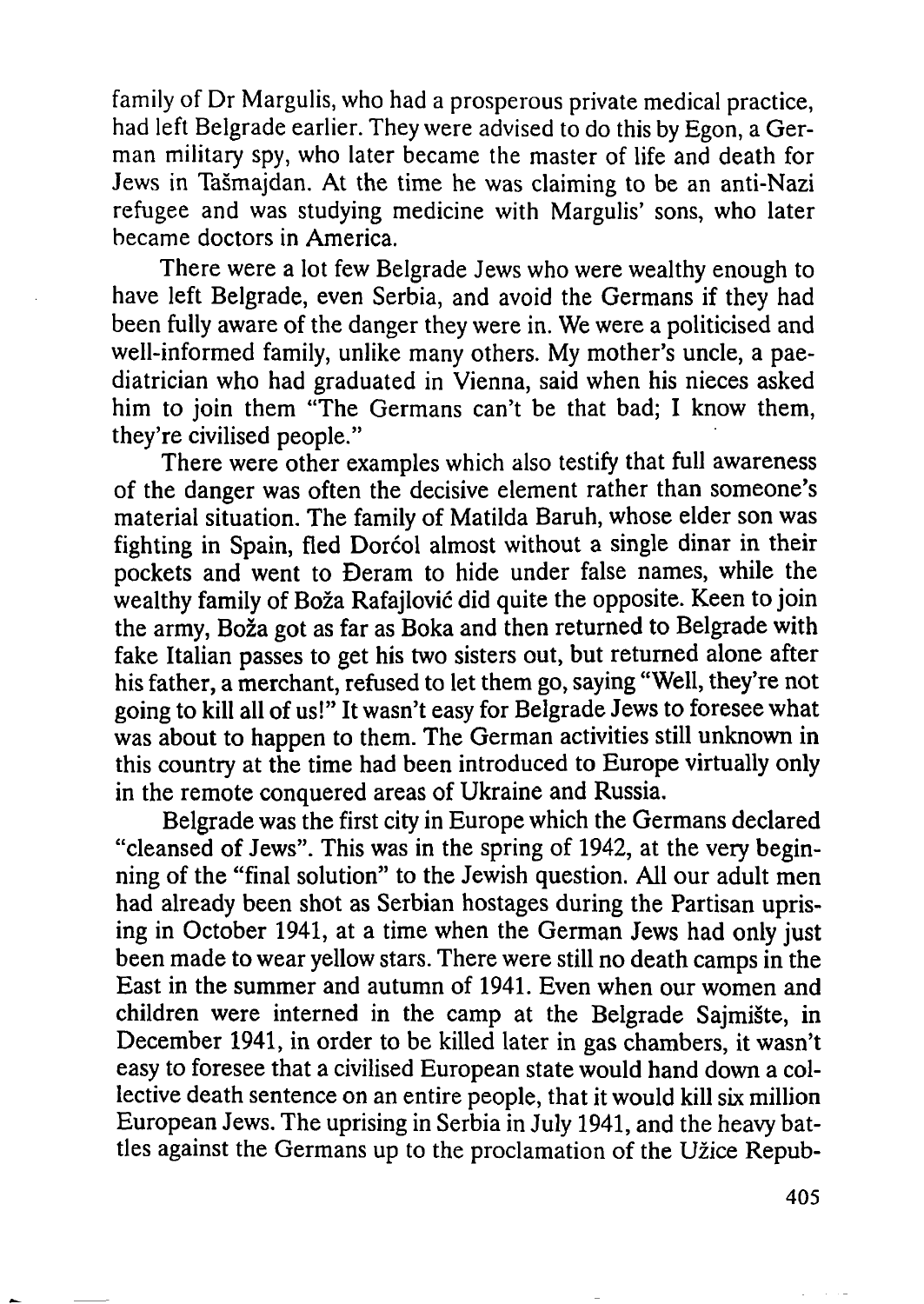lie, brought the destruction of the Serbian Jews forward, ahead of all others in occupied Europe.

# UPRISING IN MONTENEGRO

My mother, sister and sister-in-law went from Dubrovnik to Prčanj, where my entire family soon gathered, apart from my older brother who was captured during the short war and deported to a camp for officers in Osnabruck, Germany. There the Germans observed the Geneva Convention and didn't kill the Jewish officers of the Yugoslav Army, although they put them in segregated barracks.



*The Karmel home in Prčanj, where underprivileged chldren from Belgrade and Bitolj had free holidays every summer*

Veljko Korać, my sister Seka's future husband and later a teacher, and Erih Koš, a Communist and later a writer, soon arrived in Prčanj also. I went to Cetinje to join my friends from Belgrade University. I went with one of them, my Party comrade, architecture student Sveta Pejanović, to his village. However, on our way through the rocky country between Cetinje and Podgorica, I collapsed and fell. An infection that I'd contracted while travelling in an open army truck through Hercegovina in rain and sleet had caught up with me. They took me to the Cetinje hospital where, at the time, the only treatments they had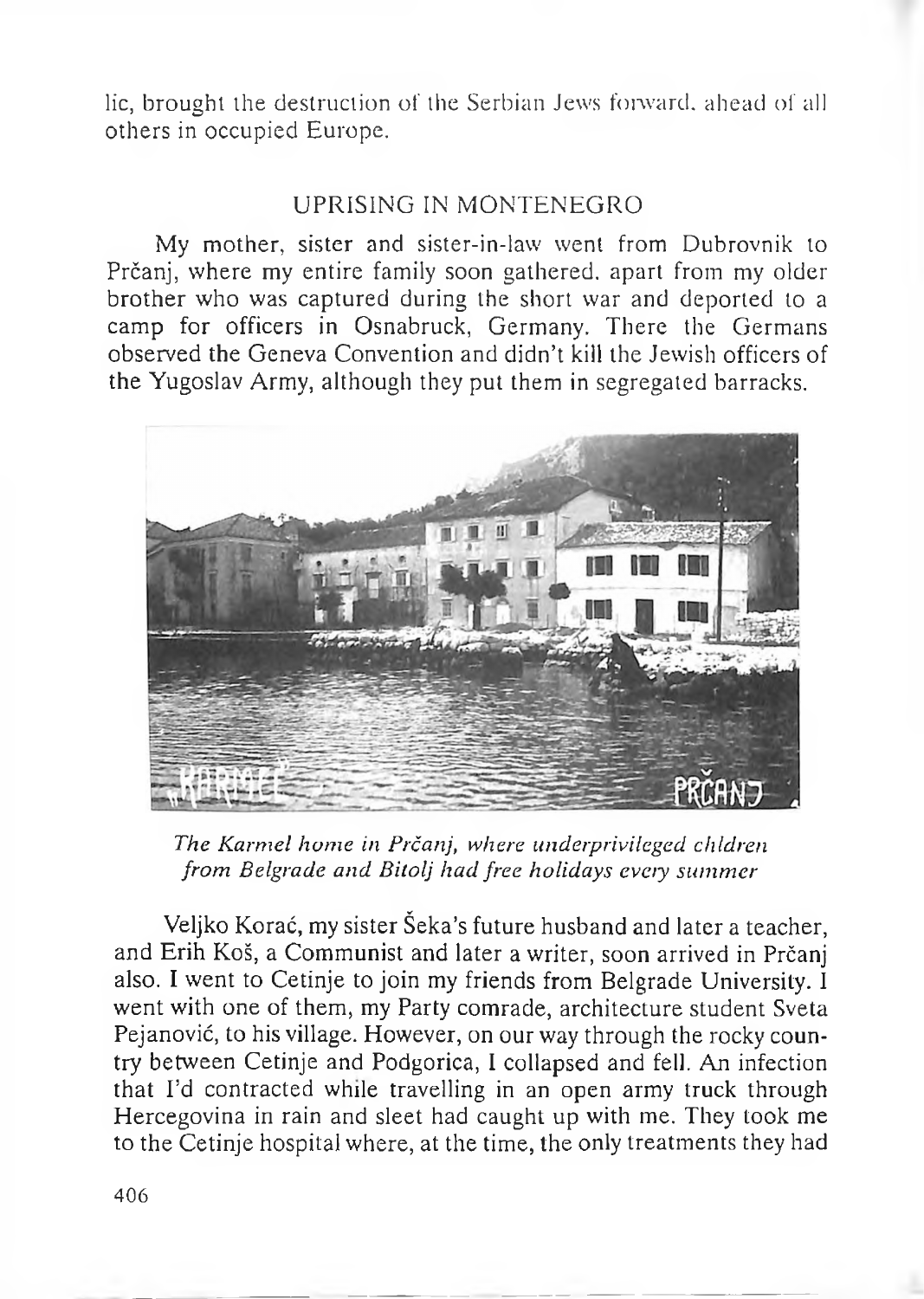for pneumonia were caffeine and glucose injections and the body's own resistance. When <sup>I</sup> recovered, I went to Prčanj to convalesce.

Veljko Mićunović, who later became the post-war head of OZNA, assistant foreign minister and ambassador to Moscow and with whom I had worked much earlier in the Belgrade SKOJ and at the university, was working in the Bay of Kotor at the time as Party instructor. Together with him I prepared a small Partisan detachment in Prčanj. These potential fighters were a group of new arrivals from Belgrade and a few young people from the local area. There were fifteen of us, but we had only three rifles and very little ammunition, and only one of us had previously served in the Yugoslav Army and so acquired at least some military skills. Prčanj is a place with just one row of houses along the coast, squeezed in between the sea and the hills where the Italians had their positions, so there was no suitable place for the training which almost everyone needed, because they had never once fired a rifle. The uprising in Montenegro began on July 13, 1941, and the Italians soon brought in reinforcements who sailed into Boka in seagoing passenger ships.

Eight days after the uprising began in Prčanj, we prepared for our little detachment's operation. Veljko Mićunović set off for a destination unknown to us, we gave him our courier as escort and the courier returned with the plan for the operation we were to carry out. To this day I don't know whether it was Veljko who made this plan or someone else, but I do know that it was megalomaniacal and, in a military sense, impossible to carry out. With just three rifles and one soldier in uniform, our group was to attack the Italian artillery positions on a hill above Prčanj, seize their cannons and use them to open fire on a captured Yugoslav war ship anchored in the Kotor part of the bay. No one in our detachment knew how to fire a cannon. I sent the courier back where he had come from with objections to the plan and asking in what direction the detachment should withdraw once the operation was carried out, who would wait to meet them and where, because there had been no mention of this in the original orders. I don't knew if there were any other unrealistic plans of action at the beginning of the liberation struggle. I know about the Kosmaj detachment's unsuccessful attack on a group of gendarmes with military experience stationed in a village in this area which, according to Dr Maksim Štemić who took part in it, was reckless and cost many young Belgrade Communists their lives in vain. While I waited for the couri-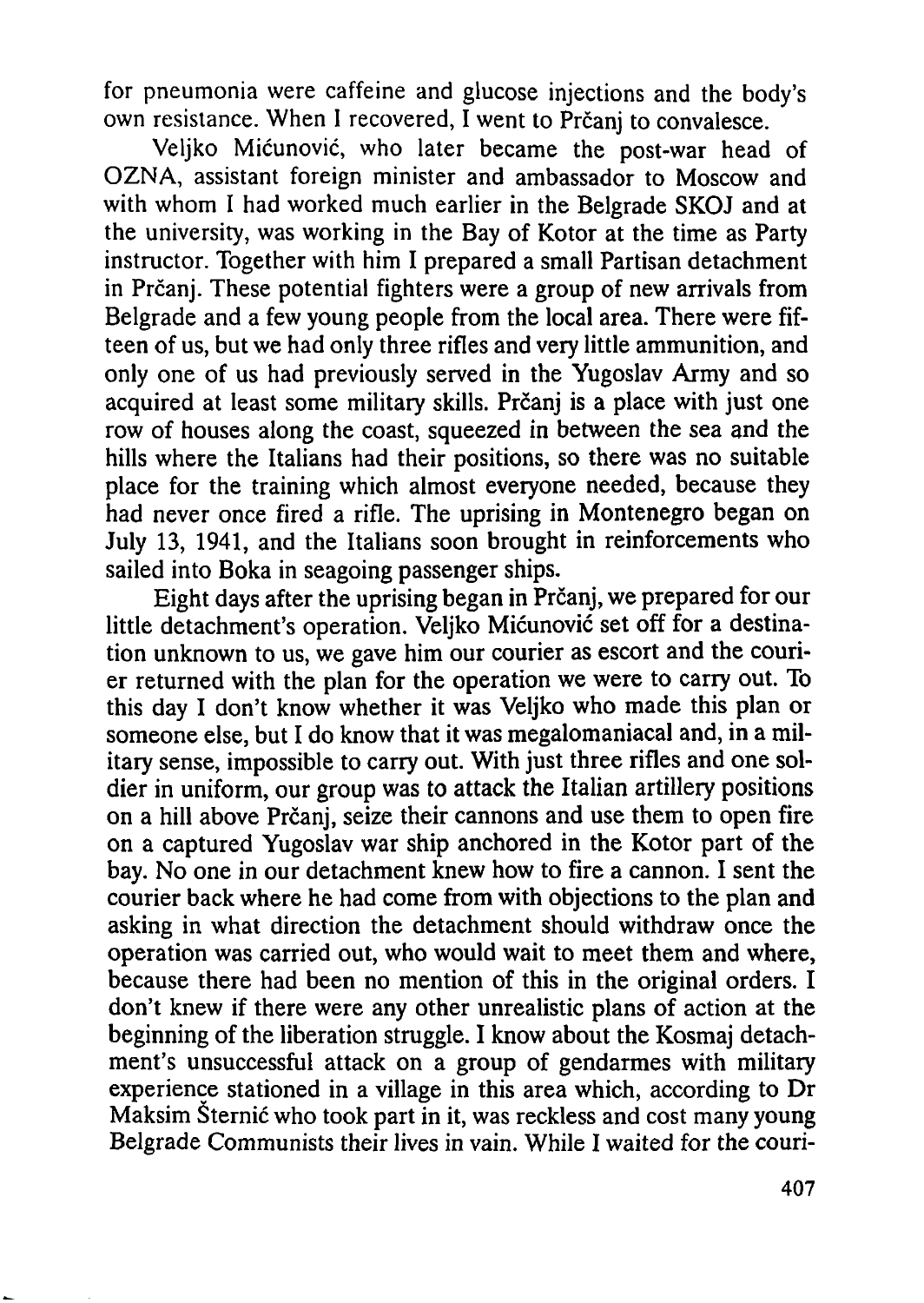er to bring me a reply, we were informed by the Prčanj Municipality that the Italian police would come to our holiday home to check on Jewish refugees who were registered with the authorities. The manager, a local woman named Tone, was also the secretary of the Municipality, so we were all registered in the home apart from Korać, Koš and Feliks Gorski, who lived elsewhere. We gave the three of them the summer home's dinghy and they sailed out to the middle of the bay and waited for the Italians to finish their inspection. However instead of an inspection, this turned out to be an arrest. That day about two hundred Jews who had fled to the Bay of Kotor were rounded up from various places, most of them from Herceg Novi. They put us all on board a ship and, a few days later, on July 25, took us to Albania, to a military camp near a place called Kavaja. While our ship stood at anchor off Kotor, the courier who had returned to bring me the reply came out by boat. He couldn't get to me and I didn't hear the message he had brought. I only know that much later, after the war, Veljko Mićunović told me we would have been killed and that he, knowing the terrain, had barely managed to get himself out of Boka. The Italians had blocked all exit roads.

#### CAMP IN ALBANIA

In the Kavaja camp we were treated as civilian prisoners of war. Even now my friends and I have no idea why the Italians rounded us up and took us to Albania - whether it was to get the Jews out of the war operation zones and so protect them, or to evacuate us as suspicious elements. I don't know what the real motive was, but when we arrived in the camp we were given a lecture by the commandant, an Italian major. I would say that he had been mobilised, that he was not a professional soldier. He told us that he was very sorry about our women and children and that they were "deep in his heart". The camp was surrounded by a barbed wire fence, but we were free to move around in the narrow space between the wire and the huge concrete building in which we were accommodated. This looked like a disused warehouse with no windows or door and three-tiered wooden beds. We were given some coarse blankets full of fleas. The food was completely tasteless, mostly dark beans with macaroni, but there was a canteen in which we could buy sheep milk cheese and excellent canned Italian jam from the Albanians. The Italians didn't search us when we entered the camp, nor did they take our money and valuables. Those who had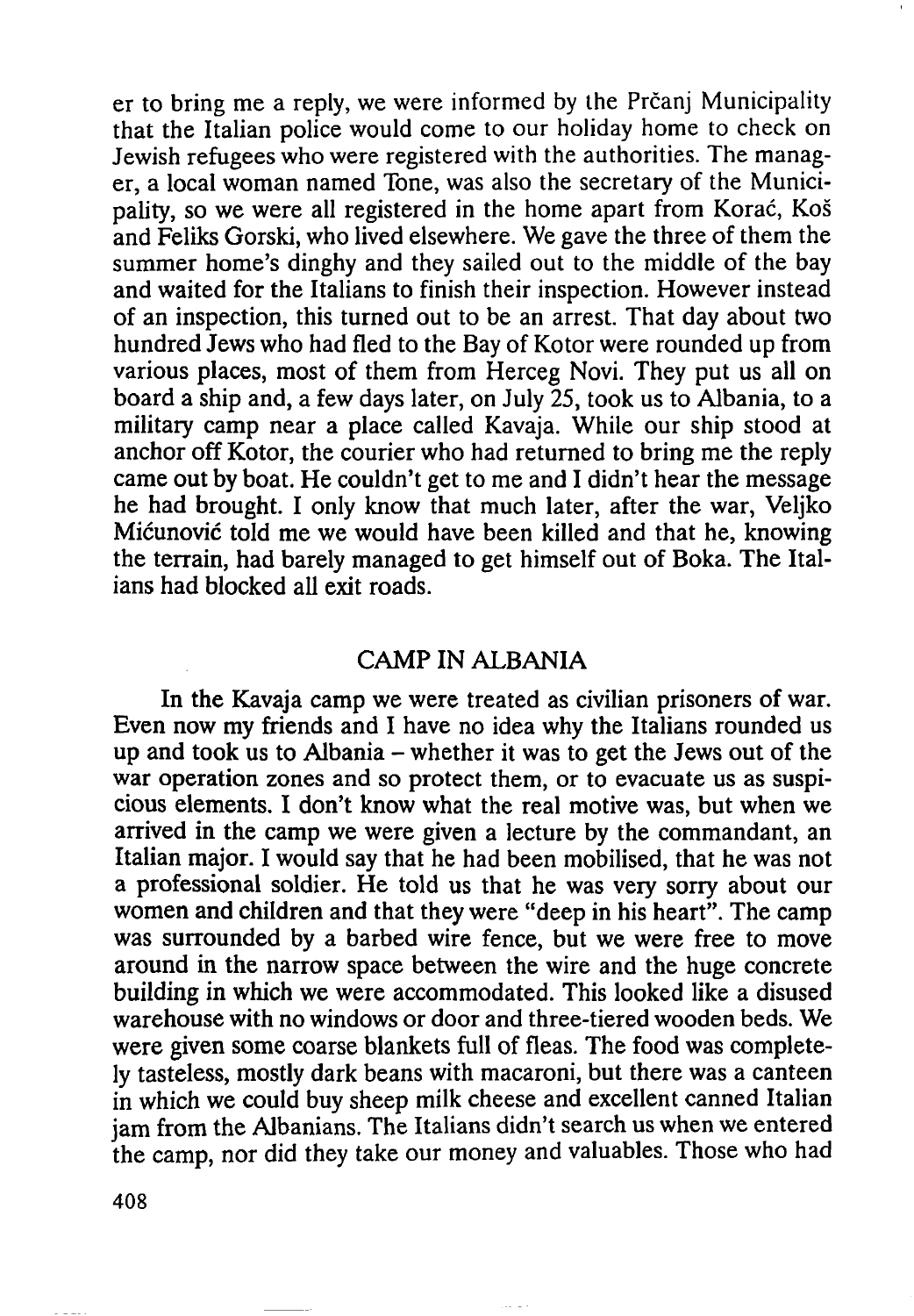only known a comfortable life in the city found the filth and lack of comfort in the camp very difficult, but we younger people adapted more easily, particularly those who had gone camping and slept in tents with the scouts or with Hashomer Hatzair. At the very beginning of our life in the camp we saw for ourselves that the inmates weren't all angels and that not all inmates displayed solidarity and loyalty.



*Jaša Alrnuli, Mirko Davičo and Lala Ivković-Nikoliš on Mt Goč, 1936*

An engineer from Sarajevo, whose name I don't remember, and one middle-aged Belgrader whose name isn't worth mentioning both spoke Italian and they curried favour with the command. They thought they would win some advantage if they said there was a group of young Communists and leftists among the Jews in the camp. We found out about this denunciation and for some days we were worried what the consequences would be, but nothing happened to us.

#### **TO ITALY**

Our commandant, an Italian major, told us at the outset that we would not be staying there long and that they would show us how civilised the Italians were. And, in fact, we arrived in Kavaja at the end of July 1941, and by the beginning of November, before the winter and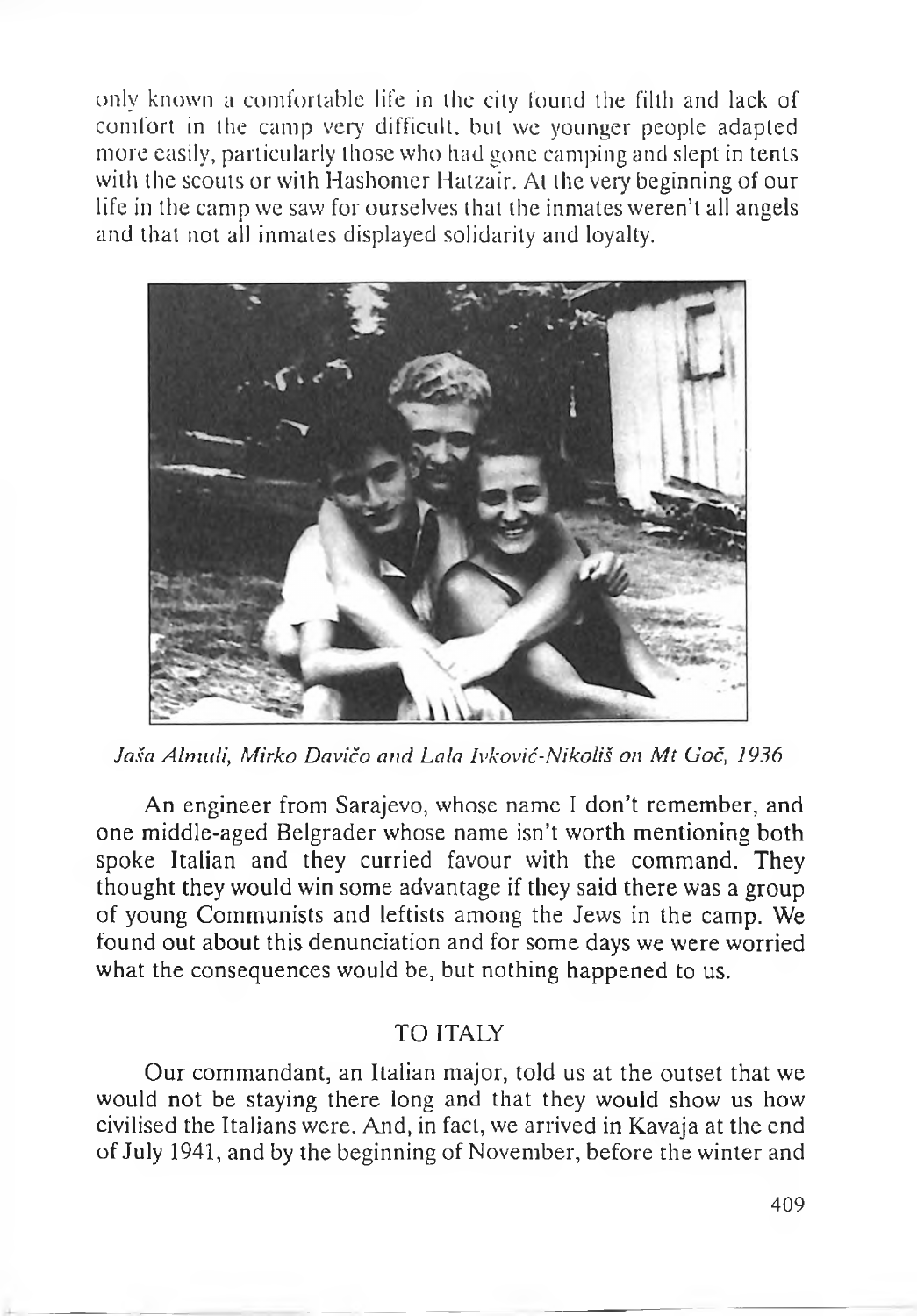the heavy rains set in, they put us back on board a ship again in the Albanian harbour of Durres. From there they took us to the southern coast of Italy, to Bari, and we continued by train to Calabria, to the southernmost part of the Italian boot, to the Ferramonti camp near the village of Tarsia. Before we arrived they had already brought Jewish refugees from Austria, Germany and other countries.

Basically they treated us well in Ferramonti. There was no harassment, no arbitrary punishment, no psychological pressure. The camp was surrounded by a wire fence and the local rural people kept guard outside. They were members of the Fascist militia, wearing black shirts, and we were able to trade with them. They brought olive oil, garlic, even turkeys from their villages and sold them to us across the fence. There were about two thousand of us in the camp, from various countries, most of us Jews. We had freedom of movement on the inside, we had cultural, educational, religious and sporting activities. I was 23 at the time and played right fullback in the Yugoslav team against the Polish and other young Jews. A Jewish teacher from Austria gave me English lessons, while we all learnt and mastered Italian along the way. But there is more to this pleasant part of this story. Yugoslav composer Lav Mirski was also in the camp and organised a choir and there was also Fingesten, a cubist painter from Germany who had his own studio in which some of the inmates learned to paint or improved their painting skills.

## MIRKO EXTRADITED TO THE USTASHAS

Despite everything there was always a feeling of uncertainty hanging over us, some unexpressed fear of being turned over to the Germans or some other Nazis in Europe. But only one inmate was so unfortunate, Mirko Davičo, my cousin, a talented 27-year-old lawyer. Mirko was eloquent and intelligent and, here, in this relaxed atmosphere he spoke, among other things about Marxism and other delicate topics. It seems that this talk of his had reached the ears of a Croatian woman who had arrived in the camp together with a respectable Jewish family from Belgrade for whom she had worked as a nanny. At the beginning of 1942 she was released to return to Croatia and there, we presumed, they had obviously asked her about the camp and the people in it. They didn'<sup>t</sup> know about Mirko Davičo in Zagreb - he had been a Communist from before, but in Belgrade. However they knew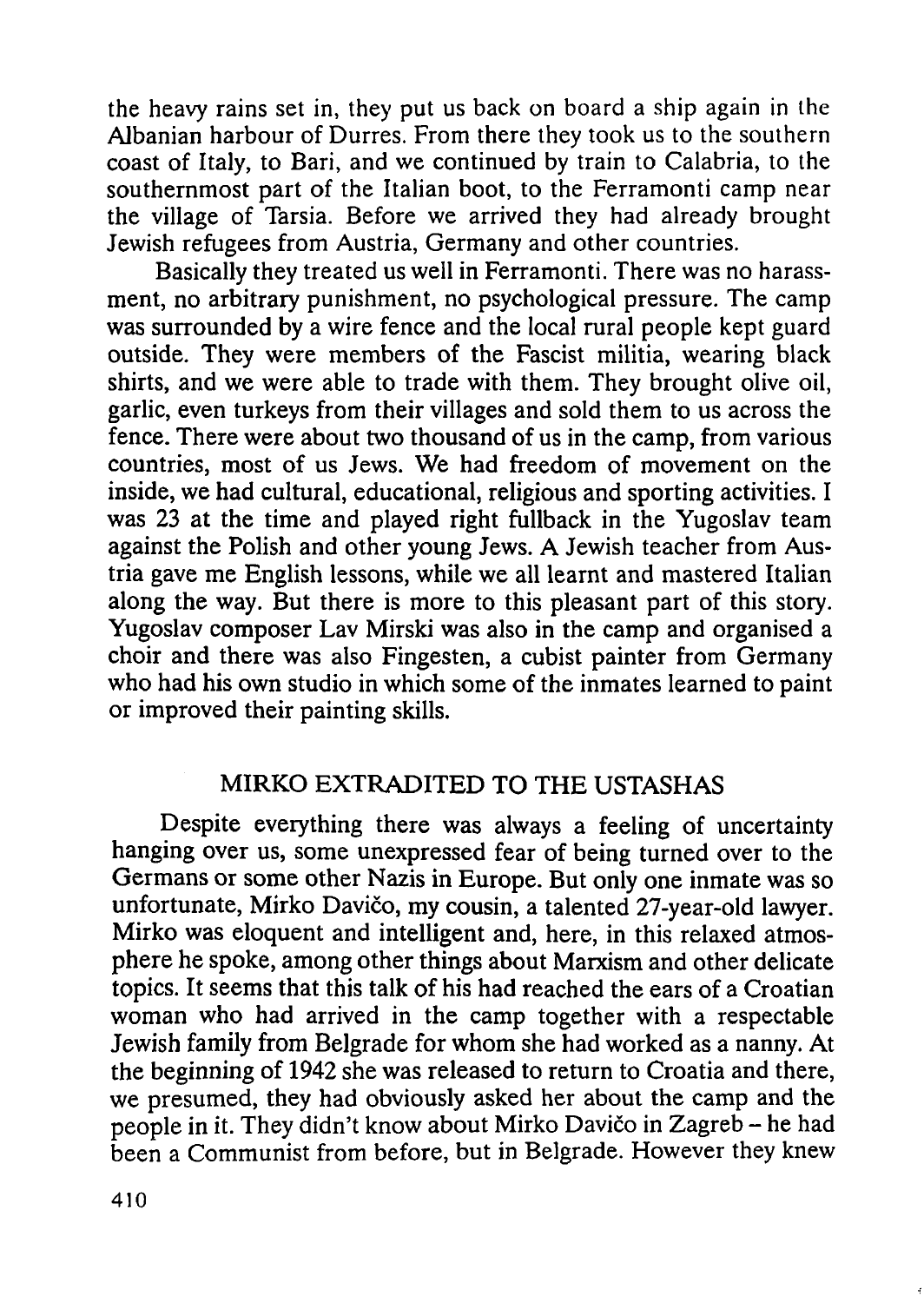very well about his older brother Oskar, a writer who, prior to the war, had moved to Zagreb because he had come into conflict with the Party over literature and his writing and there he had joined Miroslav Krleža and *Pečat* magazine which wasn't to the Party's liking at the time. Oskar was a Communist who had spent five years behind bars in Lepoglava and Mitrovica. The Ustashas knew all about him and probably thought that he was the Davičo in Ferramonti.



*Ferramonti, 1942: (standing, left to right) Ernest Laub?; Mara Almuli; Viktor (Morica) Levi; Ela Almuli; unknown; Šeli Alkalaj, married Laub; Nina Jakovljević-Furht; Moric Levi; Rebeka Amodaj; Bojana Jakovljević; Sofija Almuli; Cana Mošić; Avram Mošić; Natalija Munk; Dr Moša Munk; (front) unknown; unknown; Oskar Munk; Olgica Jakovljević; Kaponi; Pavle Furht; Bata Jakovljević;*

When the Italians were asked for and agreed to Mirko's extradition, Oskar was living in fear in a small place in northern Italy, in free confinement with his wife from Zagreb, Dr Ruta Lederer and their small son Kolja. However nothing happened to Oskar. After Italy capitulated in 1943 he headed south, crossed the front line and joined the Partisans. All in all this seems to have been a tragic case of mistaken identity. In the camp Mirko was a member of our family and we did all in our power to save him, but nothing helped, not the intervention in Rome of Delasem, the forerunner of Joint in Italy, nor the Ital-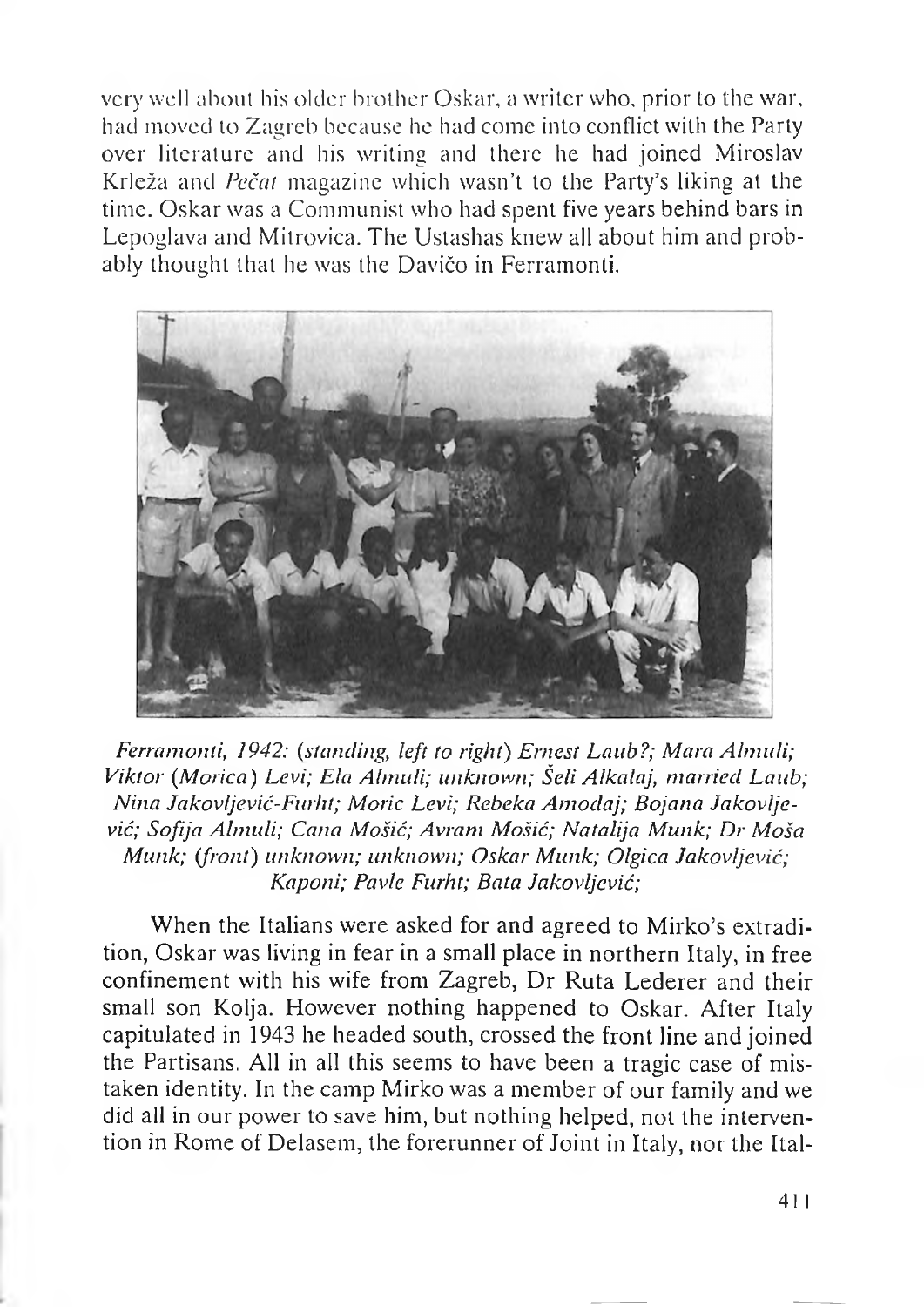ian Jewish lawyers, nor the connections established with the Catholics, nor the gold coins given to the camp administrator. He was escorted from the camp prison to the border with the Independent State of Croatia at Metljika and disappeared without trace. There was some information that they had taken him to Jasenovac and slaughtered him there, but we couldn't believe that.

In Ferramonti the single men lived in their own part of the camp in separate barracks, while families were put into different barracks partitioned into miniature apartments with two rooms with beds and a small entrance in which there was some kind of primitive stove for cooking. The barracks were crawling with bedbugs and the whole camp swarmed with mosquitoes because the camp was built on what used to be a swamp. However, all in all, I would say that everything was tolerable given that this was a concentration camp.

## HALF-FREE IN MIRANDOLA

At that time the Italians decided to allow the larger Jewish families to leave the camp and move to free confinement *(confino libero)* in places chosen for them by the Ministry of Internal Affairs. They assumed that members of these families would not attempt to escape for fear of endangering those who remained behind. The inmates who didn't have families didn't have the option of leaving the camp unless families which went out declared some single man was their relative. Many resorted to this ploy of joining up with families because the Italians didn't bother much about checking who was related to who.

We applied for permission to leave the camp as a family and were sent north to a small agricultural town called Mirandola, near Modena in the fertile Reggio Emilia region whose capital is Bologna. We lived and ate in a small hotel, the Aquila Nera (Black Eagle). We still had some of the money that we had brought from Belgrade. The only limitation on us was that we weren't allowed to leave the town without the permission of the authorities and that the men had to report to the chief of police every day at noon and he would record that they were present. Otherwise we had unlimited freedom of movement around the town and the local population had a positive attitude to us. I remember that the owner of the tobacco shop in the main square would always tell me what he had heard on Radio London. If someone fell sick they would go to the local doctor, who had once been a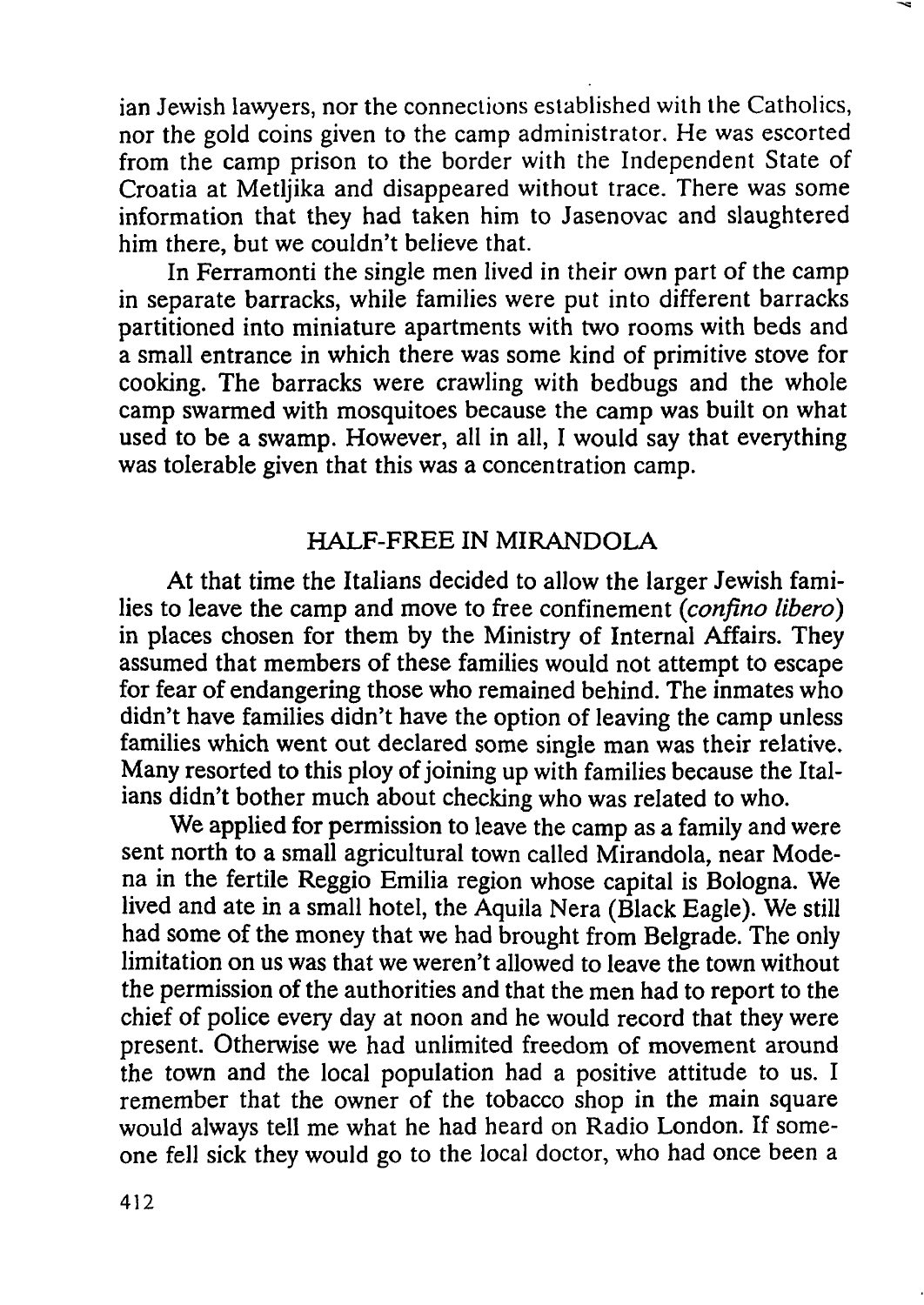social democrat and was really friendly to us. An elderly retired civil servant who used to eat at the hotel restaurant would point at the photograph of Mussolini on the wall and say "What a clown!" There was also a secondary school teacher who ate there who would appear every Sunday in a Fascist uniform with a black shirt; apparently he was only a Fascist on Sundays. He knew who we were and where we came from and was kind to us. I remember that I would often listen to the radio with the hotel owner, Vetruvi, and that we had heated arguments during the battle for Stalingrad. I used to tell him that the Germans would lose the battle. He had the opposite opinion, but didn't hold anything against me. The police chief, to whom we reported every day, behaved correctly in a civil servant kind of way. He once allowed the tobacconist to take me hunting mallards. As a Jewish internee I was even allowed to use a hunting rifle. I also used to tour the city and the surrounding area by bicycle with some Italian girls.

Despite the relaxed atmosphere, after what happened to Mirko, I was afraid they might come for me, too. Mirko was registered as a member of our family, and I was known to the police in Belgrade. I had spent a month in the Glavnjača prison and my photo appeared in the anti-Masonic and anti-Communist exhibition in the autumn of 1941 in Belgrade. We still didn't know the story behind Mirko's extradition to Croatia and I would often sleep restlessly, listening carefully to the drone of every truck which approached the hotel. So when my family and I had an opportunity to leave Italy we leapt at it. At that time, the beginning of 1943, the Italians began allowing Jewish refugee families to leave Italy if they could manage to get a visa for a neutral country. Such visas could be obtained from South American countries, on the condition that the potential immigrants had to prove they were Catholics. It wasn't difficult to obtain such proof from the local priest and we applied for departure to Paraguay. Thus in February 1943 we arrived in Rome, where we stayed for two weeks until we got all the documents, the entry visas for Paraguay and permission from the Italians to leave the country. It was then that I saw the Roman museums and archaeological discoveries. And then, at the end of February 1943, in the midst of the war, with everything still hanging in the balance, the five members of my family and the families of my aunts boarded a white Alitalia civilian airliner and took off for Madrid. I had never flown in a plane before and not in my wildest dreams did I think I would sit in an aircraft for the first time in order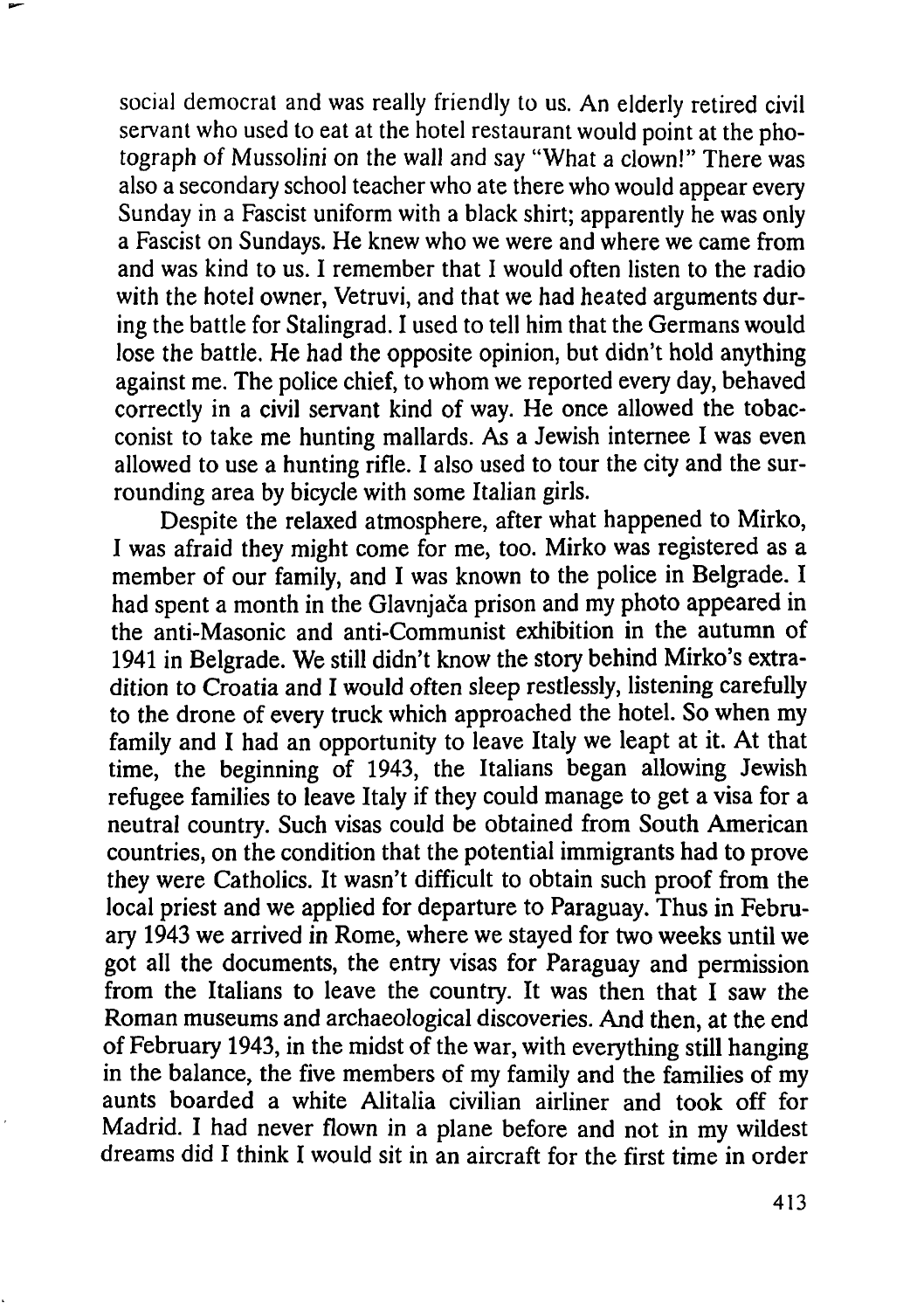to leave a cursed part of Europe which was sinking in the blood of our people and other peoples. I must say that the Italian authorities allowed all Jewish immigrants to exchange Italian liras for American dollars at the National Bank at the official exchange rate, which was several times cheaper than on the black market. Every person was allowed to buy 1,500 dollars under this privilege, and that was quite a sum at the time. We no longer had enough liras to buy all the dollars we were entitled to.

# TRANSIT IN MADRID

And so we arrived in Madrid, which was both geographically and diplomatically our transit point on the way to South America. Our plan certainly wasn't to go to Paraguay. The important thing was to get out of the region controlled by the Fascist powers. My elder sister Ela and her Zagreb husband, Albert Flajšman, whom she had met in the Ferramonti camp, decided to go to Canada with their newborn son, Juan, now Johnny. My aunt, Rea Talvi, also went to Canada with her husband Moreno, an exporter, and so did Samuilo Davičo, his wife Luiza and their son Leon, who later became a journalist for *Politika.* My other aunt, Sara, her husband Nisim Ruso, also an exporter, and their two adult children opted for Argentina. Urological surgeon Dr Soloman Davidović obtained entry visas for Britain for his family after being invited there by the Yugoslav government-in-exile. There were a few more Belgrade families in Madrid who scattered everywhere. Moric Demajo, who had been the director of an Italian insurance company in Belgrade, also went to Argentina with his wife and son. His daughter Bonka went with her daughter, Svetlana, and her husband, Jaša Davičo, a doctor of law, to London because Jaša had got permission to enter Britain as a former activist of Dragoljub Jovanović's Agricultural Party. In Belgrade we had once been a harmonious and, I would even go so far as to say, an idyllic community of more than twelve thousand Jews, and it was there, in Madrid, that I was a witness to the final breaking up of this. Hitler had thrown a heavy bomb at us, killed almost everyone, and those who escaped with their lives scattered all over the world. After the Madrid group, many of those who survived the capitulation of Italy and the German occupation moved out to various countries.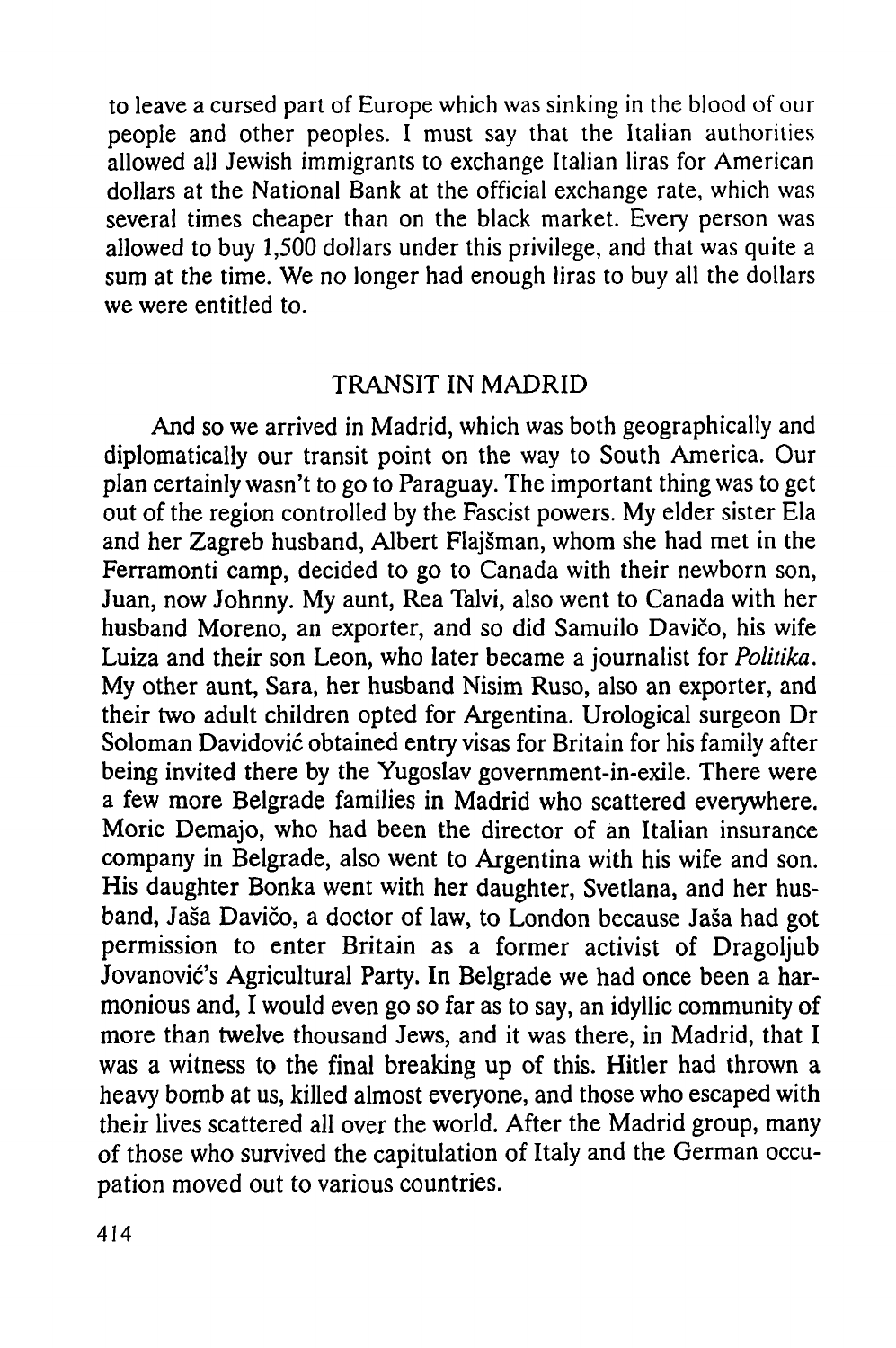Almost all the Belgraders stayed in Madrid for about a year, living in modest hotels while they decided where they would go and obtained the necessary documents. Franco's regime had already hinted at who would win the war and didn't put^any limit on the time Jews could remain in exile in Spain. My sister, Šeka, and I didn't want to emigrate any further and we looked for a way to get closer to home. Together with our mother we joined a convoy of about seven thousand Jews who had fled to Spain and Portugal and which was heading for Palestine, still under the British mandate at the time. The British gave us permission to enter the country. They took us from the Spanish port of Cadiz to Haifa on a passenger ship from neutral Portugal. There were some fears as we sailed south of the Greek islands from which the Germans had not yet withdrawn. In Palestine I found a temporary job in a small experimental chemical plant in the village of Kfar Saba, which was surrounded by orange orchards, but three months later moved to Egypt in the uniform of a lieutenant of the National Liberation Army. Pavle Melamed helped me with this; he was one of the few Belgrade Jewish playboys and was then a technical officer in the First Partisan Tank Brigade, which had been equipped and trained by the British in the Egyptian desert. Pavle had come to visit someone in Palestine, heard I was there and invited me to come with him to Egypt. He lent me his reserve uniform, had National Liberation Army identification documents printed, forged an identity for me as an officer and took me on a train to Cairo with him. The British were already hot on our heels because their suspicions had been aroused by the printing of army identification documents. Pavle joined the Partisans because he had previously, in Egypt, been in the Royal Army and he talked a whole battalion of coastal Slovenians into crossing over to the National Liberation Army. Pavle didn't last long in the new Yugoslavia. He moved to the United States, where he died.

## IN THE PARTISANS

With Pavle's help I joined the tank brigade on May 1, 1944, in the Egyptian desert. With them I travelled to liberated southern Italy. They continued their journey and I was sent to the island of Vis. There I worked on propaganda in the headquarters of the Second Dalmatian Brigade, of which my university friend Mirko Novović was deputy commissar, Party leader, of the  $26<sup>fh</sup>$  Division. Then I asked to be sent